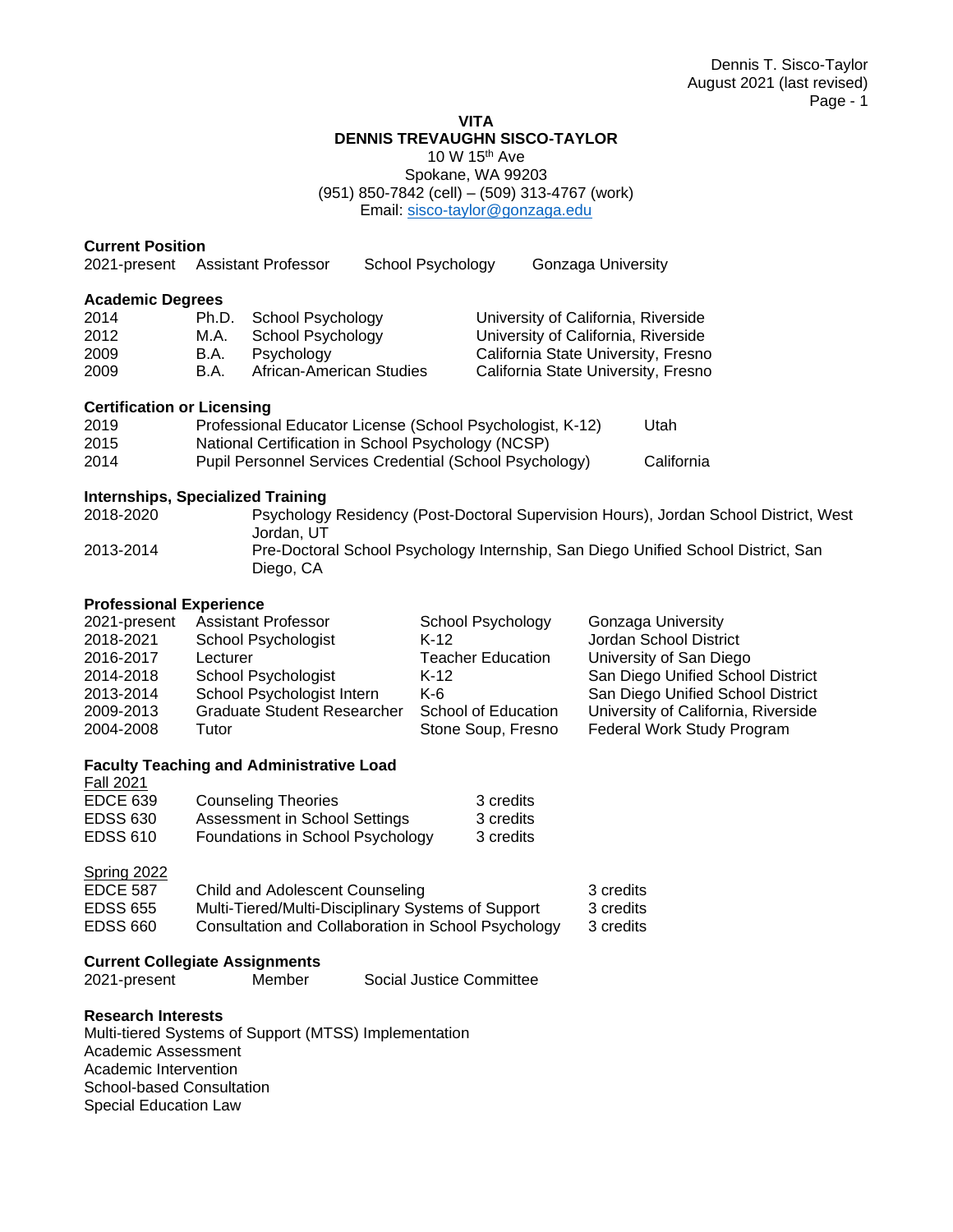#### **Current Professional and Academic Associate Memberships – Outside of University**

| 2009-present | Member | National Association of School Psychologists*         |
|--------------|--------|-------------------------------------------------------|
| 2020-present | Member | American Psychological Association – Division 16      |
| 2021-present | Member | Washington State Association of School Psychologists* |

#### **Current Professional Service, Leadership & Consultation**

Program development with Cusick School District (Cusick, WA); assisting district team with multi-tiered systems of support (MTSS) implementation

Program development with Deer Park Elementary (Deer Park, WA); assisting school team with universal screening implementation for early literacy

#### **Publications – Refereed**

#### **Articles**

Sisco-Taylor, D., Fung, W., & Swanson, H.L. (2014). Do curriculum-based measures predict performance on word problem solving measures? *Assessment for Effective Intervention*, *40*(3), 131-142. Retrieved from https://doi.org/10.1177%2F1534508414556504

#### **Publications – Non Refereed**

#### **Articles**

- Sisco-Taylor, D.T. (2014). *Identifying students for intervention in math problem solving: An evaluation of fluencybased word problem solving measures* (Publication No. 3682043) [Doctoral dissertation, University of California, Riverside]. ProQuest Dissertations and Theses Database.
- Sisco-Taylor, D.T. (2012). *Pseudo-words vs. real words: Predicting reading outcomes for culturally and linguistically diverse students* (Publication No. 1529552) [Master's thesis, University of California, Riverside]. ProQuest Dissertations and Theses Database.

#### **Professional Papers presented or Poster Presentations**

#### **National & International**

- Sisco-Taylor, D.T. (2014, February). *Integrating word problem solving fluency measures in formative assessment processes*. Poster session presented at the annual meeting of the National Association of School Psychologists, Washington, DC.
- Garcia, N.M., Swanson, H.L., Sisco-Taylor, D.T., & Lussier, C. (2013, April). *Cognitive predictors of English reading performance in Spanish-speaking English language learners (ELLs): A longitudinal investigation*. Paper session presented at the annual meeting of the American Educational Research Association, San Francisco, CA.
- Sisco-Taylor, D.T., Hatch, A., Garcia, N.M., & Tipton, L.A. (2013, February). *Strategies for improving math computation skills: Two single case studies*. Paper session presented at the annual meeting of the National Association of School Psychologists, Seattle, WA.
- Sisco-Taylor, D.T., Rios, J.A., Garcia, N.M., & Swanson, H.L. (2012, April). *Improving word problem solving in children with math disabilities: A longitudinal investigation*. Paper session presented at the annual meeting of the American Educational Research Association, Vancouver, BC, Canada.
- Sisco-Taylor, D.T. (2012, February). *Nonsense words versus real words: Which predict best for ELLs?* Paper session presented at the annual meeting of the National Association of School Psychologists, Philadelphia, PA.